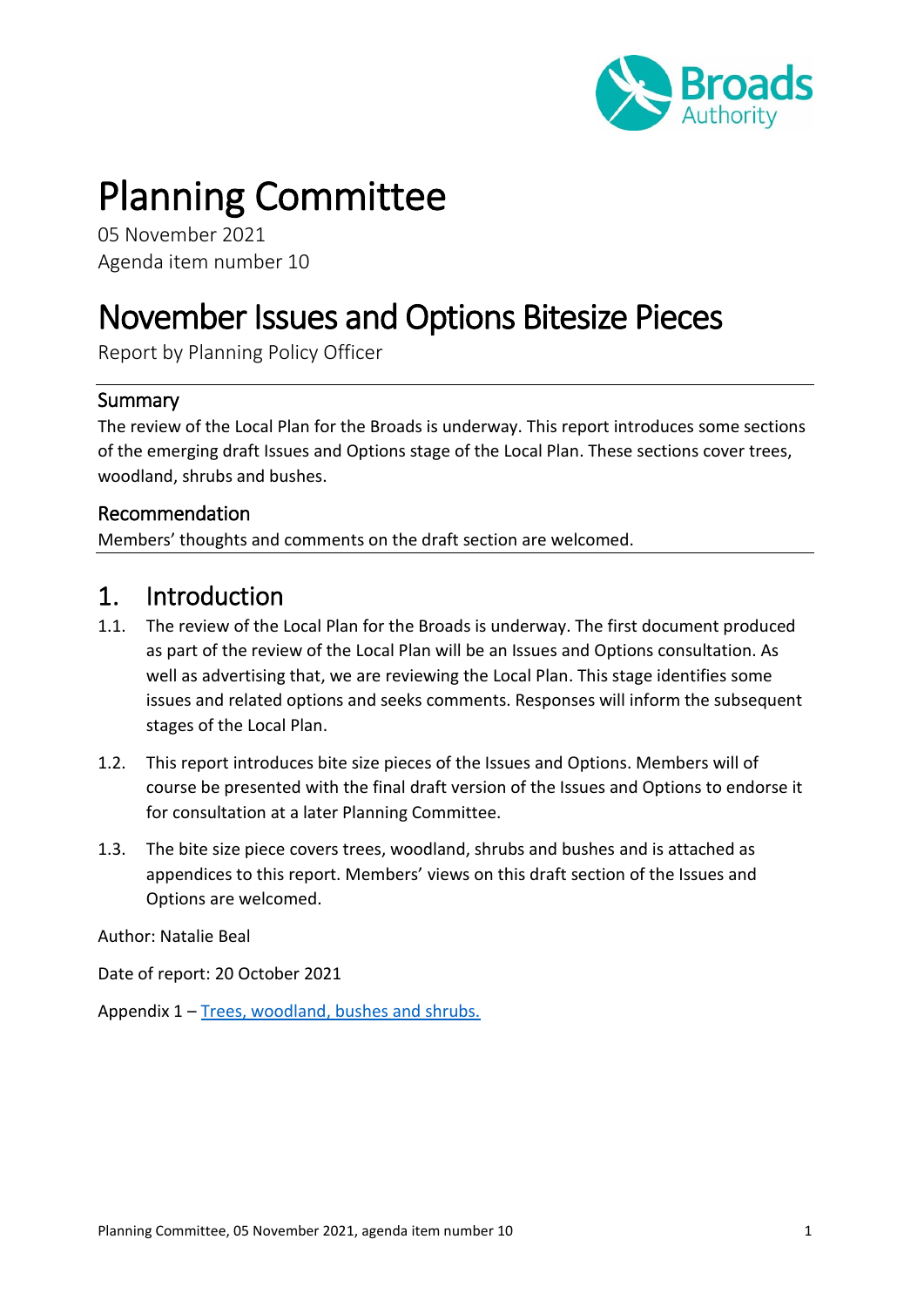

#### **Trees, woodlands, hedges and shrubs**

The following is one of the draft sections of the Issues and Options. It relates to trees, woodlands, hedges and shrubs. Members' thoughts are welcomed as we finalise this section of the Issues and Options.

#### **Introduction**

Trees, woodlands, hedges and shrubs are an integral part of the Broads landscape and add great beauty, a sense of place and character to, and are a defining feature of the Broads Authority Executive Area. Trees and woodlands enhance the landscape and provide important landmarks, complementing the natural and built environment by providing screening, perspective, focal points, privacy and seclusion and they define and separate public open spaces. They also provide habitats for an exceptional range of wildlife and form a "carbon sink" helping to absorb and store and counteract the harmful effect of climate change.

We are also aware that in some locations, trees may not be welcomed due to the impacts on navigation and indeed, some areas of the Broads have a character that is open, giving vast views.

#### **What the NPPF says**

The NPPF at paragraph 131 says 'trees make an important contribution to the character and quality of urban environments, and can also help mitigate and adapt to climate change. Planning policies and decisions should ensure that new streets are tree-lined, that opportunities are taken to incorporate trees elsewhere in developments (such as parks and community orchards), that appropriate measures are in place to secure the long-term maintenance of newly-planted trees, and that existing trees are retained wherever possible. Applicants and local planning authorities should work with highways officers and tree officers to ensure that the right trees are planted in the right places, and solutions are found that are compatible with highways standards and the needs of different users'.

#### **Issue**

On occasion, trees, woodlands, hedges and shrubs are affected by development.

We do already have policy DM13, which is a Natural Environment policy and DM8 that relates to Green Infrastructure.

We wonder if a policy on trees, woodlands, hedges and shrubs will further the Authority's aim to preserve the variety, number and quality of trees and woodland within the Broads